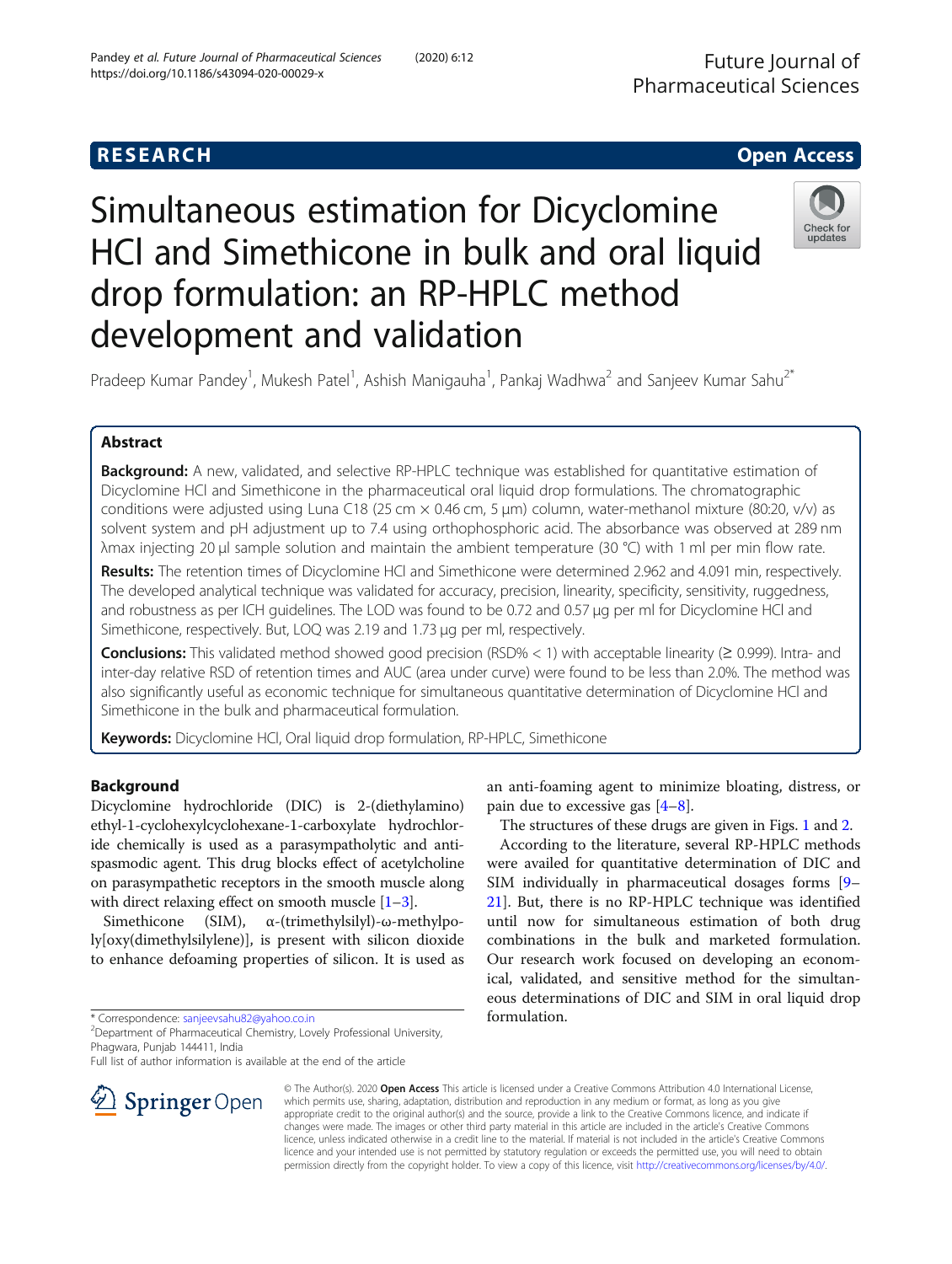<span id="page-1-0"></span>

### Methods

The analytical samples of DIC and SIM were provided as gift samples by Blue Cross Laboratories Pvt Ltd., Mumbai. They also provided that the gift sample of dicyclomine hydrochloride and simethicone contain 99.87% and 97.38% equivalent quantity of pure drug, respectively. An oral liquid drop formulation (Meftal-Spas Drops manufactured by Blue Cross Laboratories Ltd.) used for the analysis was obtained from market labeled with 10 mg/ml dicyclomine hydrochloride and 40 mg/ml simethicone in the each unit (Fig. [3](#page-2-0)). Methanol and water of HPLC grades, orthophosphoric acid of analytical grade were purchased from Sigma and Himedia Chemicals supplied by S. K. Traders Indore (M.P.). The samples were observed at 289 nm using the Shimadzu VP Series HPLC system associated with photo diode array detector, LC-10AT pump, and manual injector of 20 μl volumes with rheodyne valve. The samples were analyzed under optimized chromatographic conditions on a Luna  $C_{18}$  (5 µm, 25 cm × 0.46 cm i.d.) phenomenex column. An ultrasonic vibrations degasser was used for mobile phase prior to use.



#### Chromatographic conditions

A methanol and water mixture (20:80) was used as mobile phase. The optimized solvent system was passed through Luna  $C_{18}$  column with 1 ml/min flow rate for the interval of 8 min as total analysis time. After injection of 20 μl sample, elution of sample was observed by photo diode array detector at 289 nm.

#### Preparation of solvent system

A mixture of water 800 ml (80%) and 200 ml HPLC grade methanol (20%) was prepared along with degassing on ultrasonic water bath. The pH of 7.4 for mixture was adjusted using orthophosphoric acid. The final resultant mixture was filtered through 0.45-μm membrane filter.

#### Preparation of working stock solution

The accurately weighed 10 mg of drug was dissolved using methanol-water mixture in 100-ml volumetric flask. Then, stock solution of 100 μg/ml was obtained through adjust the volume up to the mark using same solvent.

#### Preparation of sample solution

A volume of 10 ml of oral drop containing amount equivalent to 100 mg Dicyclomine HCl and 400 mg Simethicone was dissolved using about 80 ml of solvent in 100-ml volumetric flask then sonicated for 10 min to obtain clear solution. A volume was adjusted with the same solvent and filtered using 0.45-μ membrane filter. Dilutions prepared to reduce the strength of resultant solution by serial dilution technique and then 20 μl of above solutions were injected into the column under the set chromatographic conditions.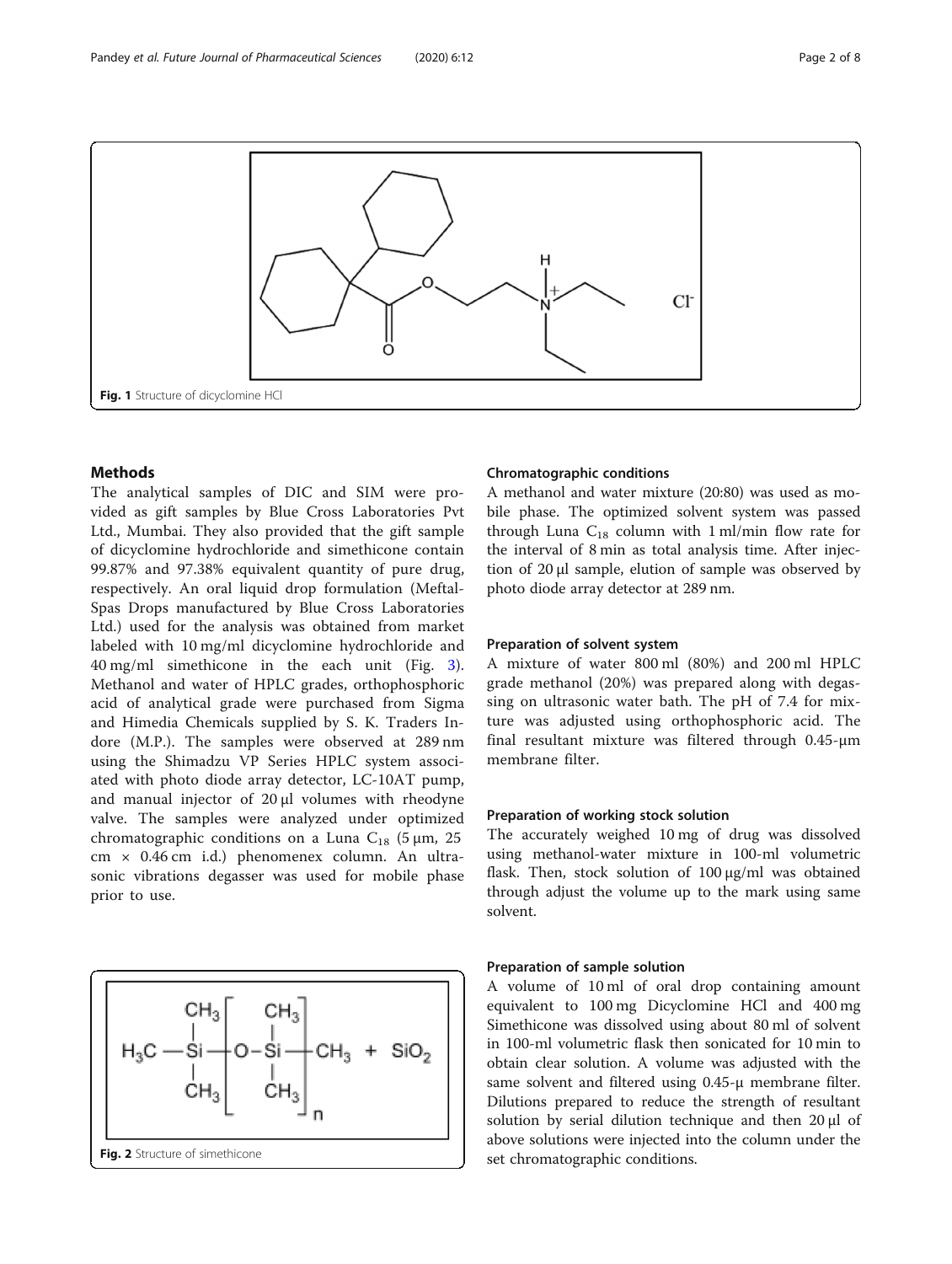<span id="page-2-0"></span>

#### System suitability study

The system suitability was studied with the help of theoretical plates, tailing factor, and resolution. All the results of above parameters demonstrate the suitability of system for the analysis of this drug combination reported in Table 1.

#### Purity assessment (percentage purity w/w)

The content of each drug in the marketed formulation was checked and calculated the percentage purity. This study was also confirmed the purity of procured drug gift sample.

#### Method validation

The developed analytical method was validated according to ICH guidelines (Q2B) [[22,](#page-7-0) [23](#page-7-0)].

#### Linearity study

The linearity was observed as linear regression study of absorbance for both drugs with respect to concentration in range 5 to 40 μg/ml. Several aliquots of known strengths were prepared with dilution of working stock solution using mobile phase. The AUC and concentration data for all the aliquots were determined and reported in Table [2](#page-3-0). The linearity curves were obtained by plotting a graph between relative AUC and concentration shown in Figs. [4](#page-3-0) and [5](#page-4-0). Linearity curves were

#### Table 1 System suitability parameters

| Parameter              | Dicyclomine HCl          | Simethicone |
|------------------------|--------------------------|-------------|
| Tailing factor (T)     | 1.04                     | 136         |
| Theoretical plates (N) | 3882                     | 4282        |
| Resolution (Rs)        | $\overline{\phantom{a}}$ | 513         |

constructed using relative peak area to avoid very high values for intercept.

#### Accuracy or recovery study

This study was accomplished with standard addition method ( $n = 3$ ) at 50%, 100%, and 150% analytical concentration. In this method, known quantity of DIC and SIM was mixed to pre-estimated sample solution and further proceeds to the developed HPLC method. Then, experimental and true values were compared. The percentage recovery of Dicyclomine HCl and Simethicone is reported in Table [3](#page-4-0).

#### Precision study

The study was analyzed by taking six independent quantitative estimation of standard (10 μg/ml Dicyclomine HCl + 40 μg/ml Simethicone) as well as sample solution (oral drops formulation) on same instrument reported in Tables [4](#page-5-0) and [5](#page-5-0).

#### Intra-day and inter-day repeatability study

The drug estimation of standard drug solution was performed for thrice on the same day and three consecutive days over duration of a week. The comparison of results was used for the repeatability study of developed analytical method. All the results are shown in Tables [6](#page-5-0) and [7.](#page-5-0)

#### Sensitivity

The sensitivity of measurement for Dicyclomine HCl and Simethicone by using developed RP-HPLC method was estimated as LOD and LOQ. These indicate the quantitation limit of individual method which is lowest measurable quantity of analyte in the sample. These parameters were determined with the help of equation given as follows: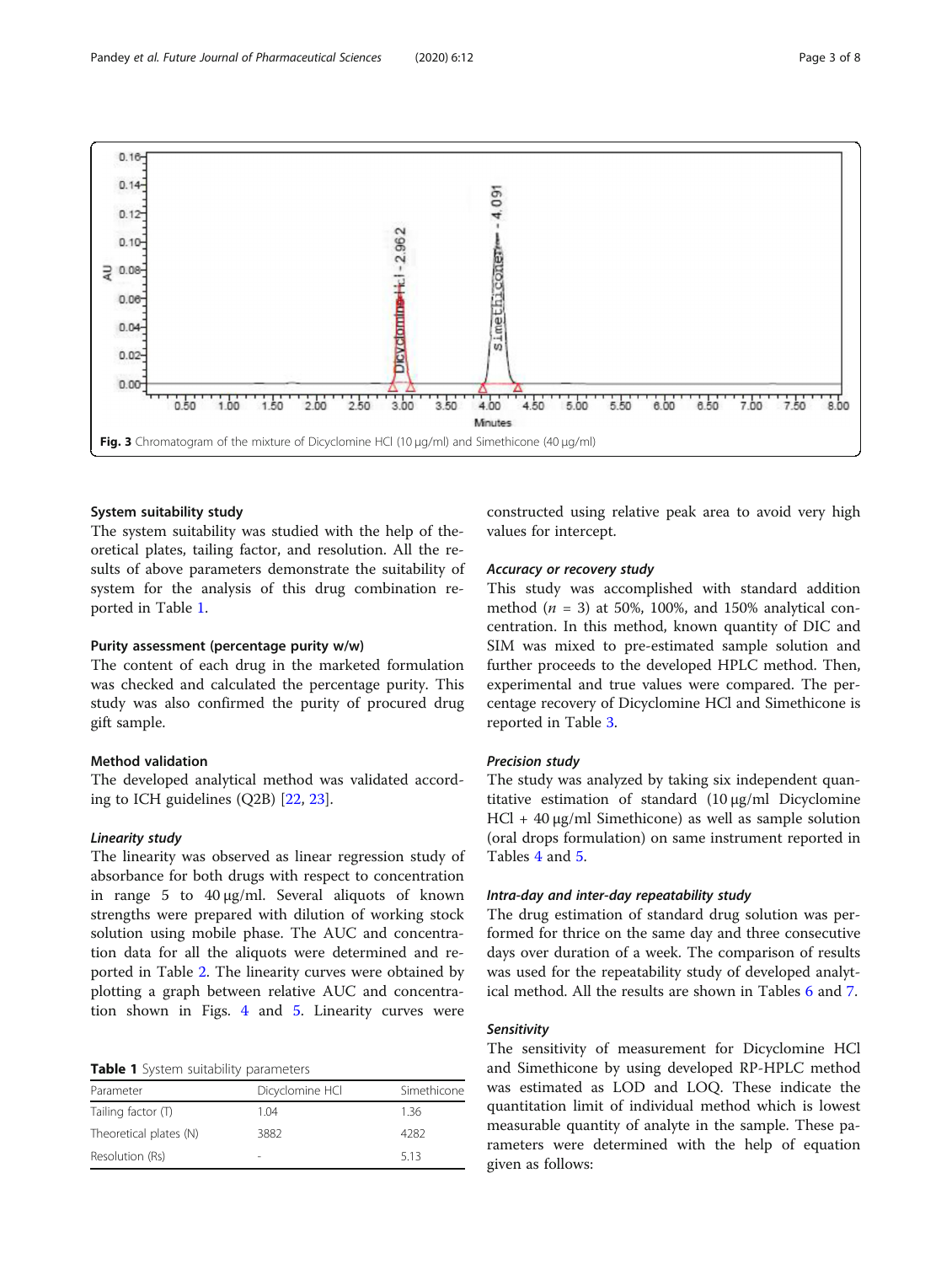| S.<br>no.           | Dicyclomine HCI |            |                    |               | Simethicone |                    |  |
|---------------------|-----------------|------------|--------------------|---------------|-------------|--------------------|--|
|                     | Conc. (µg/ml)   | <b>AUC</b> | Relative peak area | Conc. (µg/ml) | <b>AUC</b>  | Relative peak area |  |
|                     | 5               | 3772       | 0.78               | 5             | 46,317      | 3.84               |  |
| $\overline{2}$      | 10              | 5292       | 1.5                | 10            | 82,562      | 7.63               |  |
| 3                   | 15              | 6855       | 2.24               | 15            | 115,930     | 11.12              |  |
| $\overline{4}$      | 20              | 8413       | 2.97               | 20            | 149,872     | 14.67              |  |
| 5                   | 25              | 9972       | 3.71               | 25            | 183,292     | 18.17              |  |
| 6                   | 30              | 11,533     | 4.45               | 30            | 218,821     | 21.88              |  |
| $\overline{7}$      | 35              | 13,091     | 5.18               | 35            | 260,412     | 26.23              |  |
| 8                   | 40              | 14,954     | 6.06               | 40            | 295,971     | 29.95              |  |
| $r^2$               |                 |            | 0.9995             | 0.9991        |             |                    |  |
| Slope               |                 |            | $0.1494\times$     | 0.7418        |             |                    |  |
| Intercept at Y axis |                 |            | 0.0007             | $-0.0039$     |             |                    |  |

<span id="page-3-0"></span>Table 2 Linearity study of Dicyclomine HCl and Simethicone

 $LOD = 3.3 \times N/B$  and  $LOQ = 10 \times N/B$ 

where  $N$  is the standard deviation of the peak areas for drug ( $n = 5$ ) that consider as measure of noise, and B is the slope of the corresponding calibration curve.

The calculation was completed using the above formulas and found the results given as follows:

Dicyclomine HCl LOQ = 10 × 69.37/316.34 = 2.19 μg/ml

Simethicone LOQ =  $10 \times 1231.39/7092.7 = 1.73 \mu g/ml$ Dicyclomine HCl LOD = 3.3 × 69.37/316.34 = 0.72 μg/ml

Simethicone LOD = 3.3 × 1231.39/7092.7 = 0.57 μg/ml

#### Robustness

A solution containing 10 μg/ml Dicyclomine HCl and 40 μg/ml Simethicone was prepared and estimated by two different analysts under the same operational and environmental conditions. A result of reproducibility is compared for robustness study of analytical method reported in Table [8](#page-5-0).

#### Result and discussion

This research work focused on the adequate development of RP-HPLC method with subsequent validations for quantitative analysis of DIC and SIM in oral drop

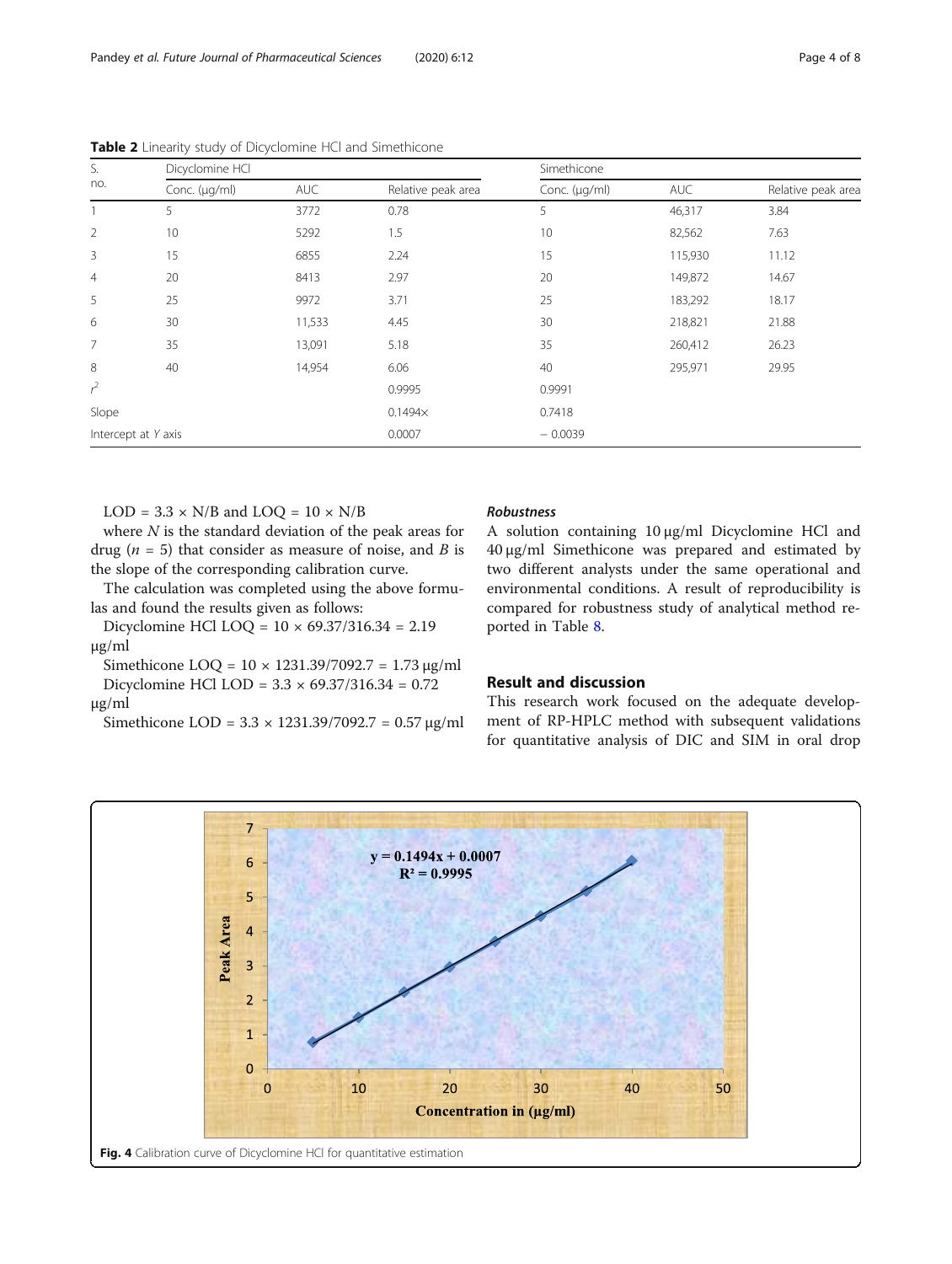<span id="page-4-0"></span>

formulation using C18 column and PDA detector. The water-methanol mixture (80:20, v/v) was used as mobile phase with adjustment of pH to 7.4 using orthophosphoric acid. The isosbestic point was used as maximum wavelength for the identification of drug samples elution from HPLC column which was found out through scanning of UV spectrum. The RP-HPLC method was performed at various chromatographic conditions with different changes in solvent composition and flow rate, etc. The system suitability parameters like peak resolution, tailing factor, and theoretical plates were used for the optimization of RP-HPLC method which was reported in Table [1](#page-2-0).

The resolution was found to be more than 2 that indicate good separation of DIC and SIM with developed RP-HPLC method. The values of asymmetric/tailing factors and theoretical plates for DIC and SIM were also favorable for efficient separation (asymmetric/tailing factors and theoretical plates should be  $\leq$  2.0 and  $>$ 2000, respectively). When a mixture of Dicyclomine HCl

(10  $\mu$ g/ml) and Simethicone (40  $\mu$ g/ml) was run into HPLC under optimized chromatographic conditions, we were found two symmetric, well-resolved peaks for the retention of DIC and SIM along with retention time at 2.962 and 4.091 min, respectively. A HPLC chromatogram is given in Fig. [3.](#page-2-0)

The assay was also performed for each drug in marked formulation to check its purity and calculated the percentage purity. The percentage purity of DIC and SIM was found to be 101.06 and 96.98%, respectively.

The validation of developed analytical method was completed with respect to parameters like linearity, specificity, accuracy, precision, repeatability, sensitivity, and ruggedness study.

The different concentrations of working standard solutions of DIC and SIM were given linearity between the ranges of 5 and 40  $\mu$ g/ml with significant R square value reported in Table [2.](#page-3-0) The linear line equations for Dicyclomine HCl and Simethicone were  $y = 0.1494x +$ 0.0007 and  $y = 0.7418x - 0.0039$ , respectively.

| Drug            | Quantity |     | Quantity added |           | $\%$                  | Mean $\pm$ SD    | $\%$       |
|-----------------|----------|-----|----------------|-----------|-----------------------|------------------|------------|
|                 | taken    | %   | mg             | recovered | quantity<br>recovered |                  | <b>RSD</b> |
| Dicyclomine HCl | 100      | 50  | 50             | 48.7      | 97.40                 | $98.28 \pm 0.94$ | 0.95       |
|                 | 100      | 100 | 100            | 98.2      | 98.20                 |                  |            |
|                 | 100      | 150 | 150            | 148.9     | 99.27                 |                  |            |
| Simethicone     | 400      | 50  | 200            | 196.2     | 98.10                 | $99.16 \pm 1.28$ | 1.30       |
|                 | 400      | 100 | 400            | 402.4     | 100.60                |                  |            |
|                 | 400      | 150 | 600            | 592.8     | 98.80                 |                  |            |

**Table 3** Accuracy or recovery study of Dicyclomine HCl and Simethicone for developed analytical method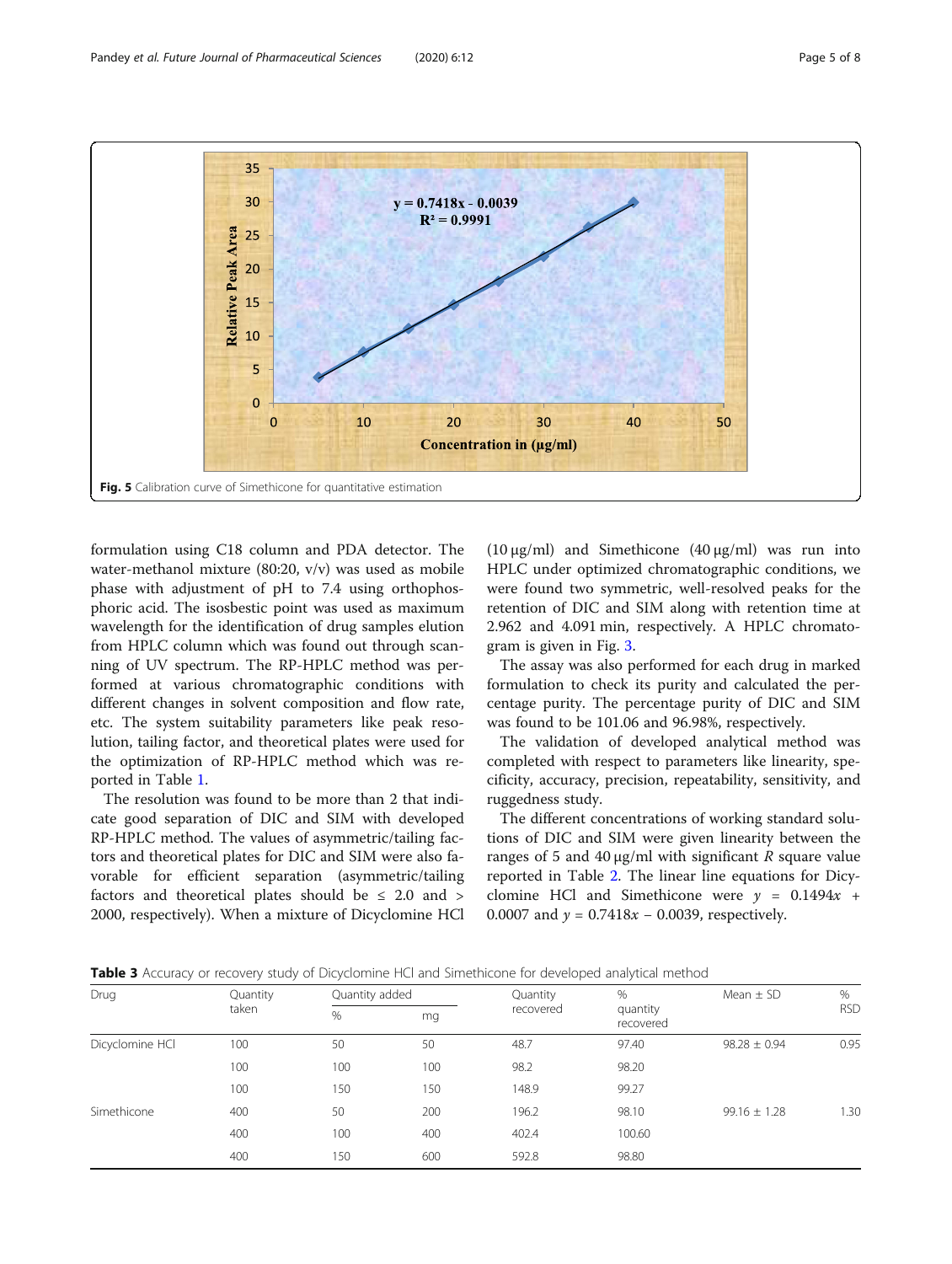| S. No.         | Dicyclomine HCI        |                   | Simethicone            |                   |
|----------------|------------------------|-------------------|------------------------|-------------------|
|                | <b>AUC</b>             | Retention<br>time | <b>AUC</b>             | Retention<br>time |
| 1.             | 5345                   | 2.955             | 308,137                | 4.083             |
| 2.             | 5337                   | 2.959             | 307,545                | 4.088             |
| 3.             | 5289                   | 2.965             | 309,972                | 4.095             |
| 4.             | 5298                   | 2.956             | 310,085                | 4.086             |
| 5.             | 5332                   | 2.963             | 307,951                | 4.078             |
| 6.             | 5321                   | 2.956             | 306,505                | 4.094             |
| Mean $+$<br>SD | 5320.33 $\pm$<br>22.37 | $7.959 + 0.0$     | 308,365.8 ±<br>1406.85 | $4.087 + 0.0$     |
| % RSD          | 0.42                   | 0.14              | 0.45                   | 0.15              |

<span id="page-5-0"></span>Table 4 System precision study for Dicyclomine HCl and Simethicone standard solutions

Table 5 Method precision study for Dicyclomine HCl and Simethicone sample solutions

| S. No.                | Dicyclomine HCl        |                   | Simethicone                |                   |
|-----------------------|------------------------|-------------------|----------------------------|-------------------|
|                       | <b>AUC</b>             | Retention<br>time | <b>AUC</b>                 | Retention<br>time |
| 1.                    | 6044                   | 2.958             | 311,163                    | 4.085             |
| 2.                    | 5978                   | 2.965             | 312,897                    | 4.094             |
| 3.                    | 6023                   | 2.953             | 309.817                    | 4.087             |
| 4.                    | 6021                   | 2.964             | 309,987                    | 4.081             |
| 5.                    | 5991                   | 2.961             | 312,926                    | 4.092             |
| 6.                    | 5983                   | 2.958             | 309,920                    | 4.095             |
| Mean $+$<br><b>SD</b> | 6006.66 $\pm$<br>26.43 | $2.959 \pm 0.0$   | 311,118.3 $\pm$<br>1472.59 | $4.089 \pm 0.0$   |
| % RSD                 | 0.44                   | 0.15              | 0.47                       | 0.13              |

Table 7 Repeatability study of inter-day samples for developed analytical method

| S. No.                | Dicyclomine HCI        |                   | Simethicone            |                   |
|-----------------------|------------------------|-------------------|------------------------|-------------------|
|                       | <b>AUC</b>             | Retention<br>time | <b>AUC</b>             | Retention<br>time |
| 1.                    | 6144                   | 2.953             | 317,328                | 4.093             |
| $\mathcal{D}_{\cdot}$ | 6112                   | 2.963             | 319,519                | 4.088             |
| 3.                    | 6084                   | 2.96              | 316,491                | 4.082             |
| Mean $+$<br><b>SD</b> | 6113.33 $\pm$<br>30.02 | $2.958 + 0.0$     | 317,779.3 ±<br>1563.64 | $4.087 \pm 0.0$   |
| % RSD                 | 0.49                   | 0.17              | 0.49                   | 0.13              |

The accuracy of the developed RP-HPLC method was determined by calculating recoveries of Dicyclomine HCl and Simethicone by method of standard addition. Recovery studies were performed in triplicate, and results are reported in Table [3](#page-4-0). All the drugs were found to be stable with a recovery of more than 98%. The observed percentage recovery of DIC and SIM was comparable with the corresponding labeled amounts. System and method precision was observed by quantitative analysis of six independent standard as well as oral drop samples. For the repeatability study, the intra-day and inter-day quantitative estimation were carried out for three selected samples concentrations of DIC and SIM. The LOQ for DIC and SIM was found to be 2.19 and 1.73 μg/ml, respectively. The LOD for DIC and SIM was found to be 0.72 and 0.033 μg/ml, respectively (Table [3\)](#page-4-0). Robustness of developed method was determined by deliberately changing the analyst at same experimental conditions. All the parameters are summarized in Table [9](#page-6-0) were confirmed about the

Table 8 Robustness study of developed analytical method

| Analyst          | Dicyclomine HCI       |                   | Simethicone            |                   |
|------------------|-----------------------|-------------------|------------------------|-------------------|
|                  | <b>AUC</b>            | Retention<br>time | Peak area              | Retention<br>time |
|                  | 6186                  | 2.955             | 317,382                | 4.081             |
|                  | 6204                  | 2.953             | 319,609                | 4.088             |
|                  | 6257                  | 2.96              | 316,292                | 4.093             |
|                  | 6192                  | 2.959             | 319,508                | 4.083             |
|                  | 6217                  | 2.955             | 319,723                | 4.085             |
| Mean $\pm$<br>SD | 6211.2 $\pm$<br>28.22 | $2.956 \pm 0.0$   | 318,502.8 ±<br>1570.57 | $4.086 \pm 0.0$   |
| % RSD            | 0.45                  | 0.10              | 0.49                   | 0.11              |
| Ш                | 5998                  | 2.959             | 315,633                | 4.083             |
|                  | 6022                  | 2.954             | 312,912                | 4.094             |
|                  | 6058                  | 2.955             | 312,634                | 4.086             |
|                  | 6047                  | 2.964             | 313,893                | 4.084             |
|                  | 5989                  | 2.959             | 311,283                | 4.086             |
| Mean $\pm$<br>SD | $6022.8 \pm$<br>29.92 | $2.958 \pm 0.0$   | $313,271 \pm 1616.53$  | $4.086 \pm 0.0$   |
| % RSD            | 0.49                  | 0.13              | 0.51                   | 0.10              |

Table 6 Repeatability study of intra-day samples for developed analytical method

| S. No.                  |                       | Dicyclomine HCI   |                        | Simethicone       |  |
|-------------------------|-----------------------|-------------------|------------------------|-------------------|--|
|                         | <b>AUC</b>            | Retention<br>time | AUC.                   | Retention<br>time |  |
| 1.                      | 5994                  | 2.968             | 315,826                | 4.079             |  |
| 2.                      | 6024                  | 2.964             | 313,228                | 4.089             |  |
| 3.                      | 6052                  | 2.958             | 312,958                | 4.086             |  |
| Mean $\pm$<br><b>SD</b> | 6023.33 $\pm$<br>29.0 | $2.963 \pm 0.0$   | 314,004.7 ±<br>1583.66 | $4.086 \pm 0.0$   |  |
| % RSD                   | 0.48                  | 0.16              | 0.50                   | 0.12              |  |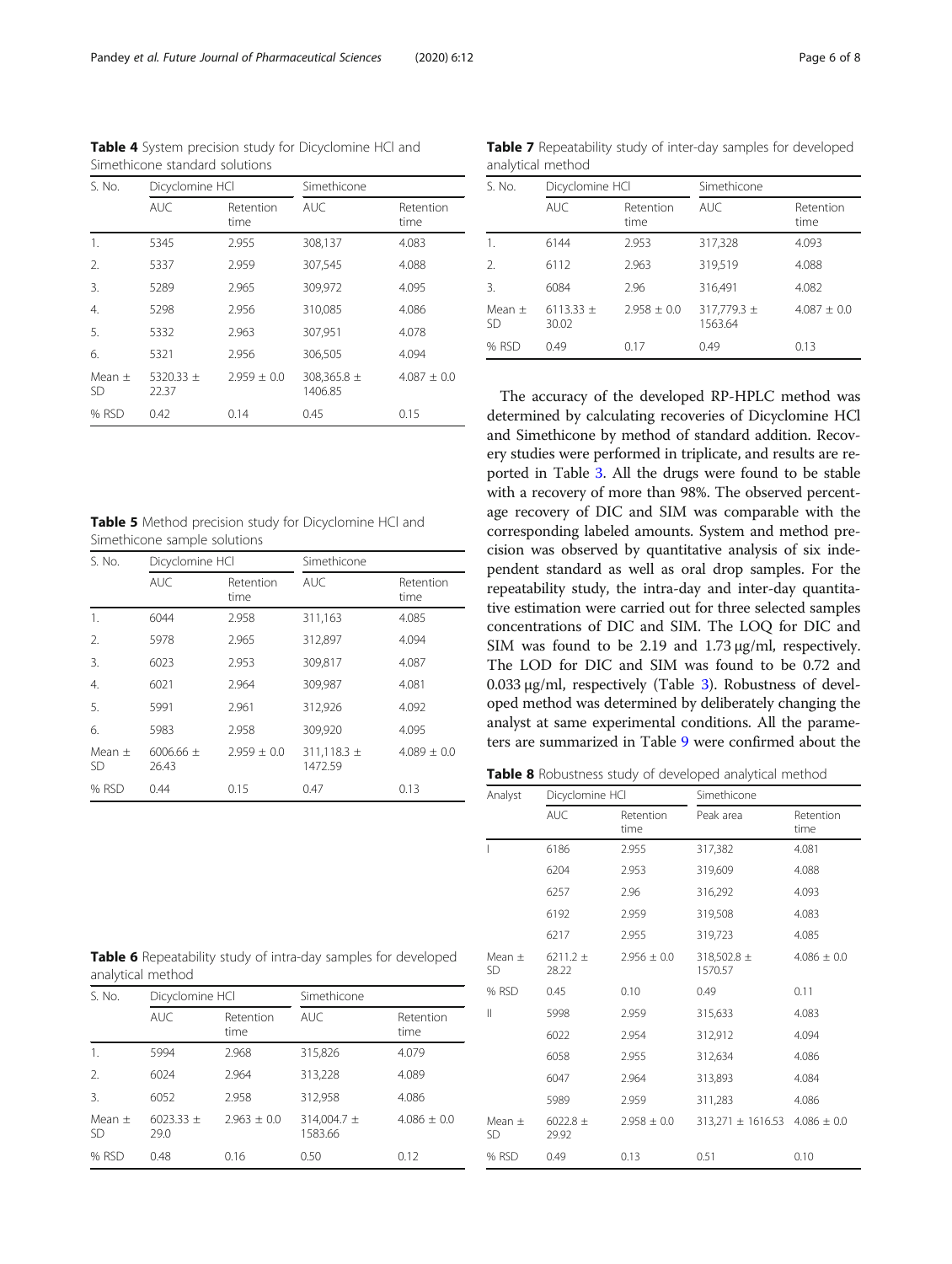<span id="page-6-0"></span>Table 9: Summary of validation parameters

| Parameters                     | Dicyclomine HCl        | Simethicone            |
|--------------------------------|------------------------|------------------------|
| Linearity range (ng/ml)        | 5–40 µg/ml             | 5-40 µg/ml             |
| Regression equation            | $Y = 0.1494X + 0.0007$ | $Y = 0.7418X - 0.0039$ |
| Correlation Coefficient $(r2)$ | 0.9995                 | 0.9991                 |
| Accuracy (% RSD)               | 0.95                   | 1.30                   |
| Precision (% RSD)              | 0.42                   | 0.45                   |
| Repeatability ( $n = 5$ )      |                        |                        |
| Intra-day $(n = 3)$            | 0.48                   | 0.50                   |
| Inter-day $(n = 3)$            | 0.49                   | 0.49                   |
| Robustness                     |                        |                        |
| Analyst $(n = 6)$              | 0.45                   | 0.49                   |
| Analyst II ( $n = 6$ )         | 0.49                   | 0.51                   |
| $LOD$ ( $\mu$ g/ml)            | 0.72                   | 0.57                   |
| $LOQ$ ( $\mu$ g/ml)            | 2.19                   | 1.73                   |

good precision (RSD% < 1) with acceptable linearity ( $\ge$ 0.999) for validated method. The relative RSD with different studies for this method was also found to be less than 2.0%. The proposed method was successfully applied to the determination of DIC and SIM in their combined dosage form.

#### Conclusion

We were found on the basis of reported literature that there was not a significant method for the simultaneous estimation of dicyclomine hydrochloride and simethicone in pharmaceutical formulation. All the methods were reported either only for another combinations or individual drugs. Therefore, it needs to develop new method for their quantitative analysis in the bulk or pharmaceutical formulation. We had developed an analytical RP-HPLC technique successfully for simultaneously determination of these drugs in oral drops formulation. All the validation results for developed method were found to be under the limits as per ICH guidelines. All the results showed that the developed method is new, simple, rapid, and validate. Furthermore, it can be employed for the analysis of Dicyclomine HCl and Simethicone in bulk and oral liquid dosage form. The simplicity, reproducibility, and cost-effectiveness of method complete the objective of research work.

#### Abbreviations

RP-HPLC: Reverse phase high performance liquid chromatography; ICH: International Conference on Harmonization; AUC: Area under curve; LOD: Limit of detection; LOQ: Limit of quantification; RSD: Relative standard deviation

#### Acknowledgements

The authors are grateful to the Department of Pharmaceutical Chemistry, Mittal Institute of Pharmacy for providing the facilities for research work.

#### Authors' contributions

We have assured that "all authors have read and approved the manuscript." All the authors have equal contribution and participation in this research work. PK has analyzed all samples on HPLC instrument and completed the experimental work. He had completed his work under the supervision of SK and MP who help him to elaborate the methodology as well as theoretical approach. AM also helped him in their experimental work and guides to resolve the complications. PW helped him in the data analysis, statistical study, and manuscript editing.

#### Funding

Not applicable

# Availability of data and materials

The research work has been carried out by us, and we assure you that it can be provided to you whenever required.

#### Ethics approval and consent to participate

Not applicable

#### Consent for publication

Not applicable

#### Competing interests

Not applicable

#### Author details

<sup>1</sup>Department of Pharmaceutical Chemistry, Mittal Institute of Pharmacy, Bhopal, Madhya Pradesh 462010, India. <sup>2</sup>Department of Pharmaceutical Chemistry, Lovely Professional University, Phagwara, Punjab 144411, India.

Received: 8 August 2019 Accepted: 16 April 2020 Published online: 11 May 2020

#### References

- 1. Prajapati D, Raj H (2012) Simultaneous estimation of mefenamic acid and dicyclomine hydrochloride by RP-HPLC method. Int J Pharm Biosci 3:611–625
- 2. Shah D, Rana JP, Chhalotiya UK, Baldania S, Bhatt K (2014) Development and validation of a liquid chromatographic method for estimation of dicyclomine hydrochloride, mefenamic acid and paracetamol in tablets. Indian J Pharm Sci 76:529
- 3. British Pharmacopoeia (2015) Medicines and Healthcare products Regulatory Agency, London, Vol. 2, Dicycloverine Hydrochloride, I-736.
- 4. da Silva Acunha CF, dos Santos JHZ (2011) An analytical method for quantifying dimethicone in a 30% simethicone emulsion using gas chromatography. Braz J Anal Chem 6:278–285
- 5. Meier R, Steuerwald M (2007) Review of the therapeutic uses of simethicone in gastroenterology. Schweiz Z Ganzheitsmed 19:380
- 6. Moore DE, Liu TX, Miao WG, Edwards A, Elliss R (2002) A RP-LC method with evaporative light scattering detection for the assay of simethicone in pharmaceutical formulations. J Pharmaceut Biomed 30:273–278
- 7. Satyanarayana P, Pavankumar KLNNSVK, Srinivasa RA, Subrahmanya SG (2015) Method development and validation for simultaneous estimation of ranitidine,domperidone and simethicone in bulk and pharmaceutical dosage form by using RP-HPLC method. WJPPS 4(11):1146–1158
- 8. Madhavi LB, Noorjahan MD, Madhukar A (2018) A new RP-HPLC method for the simultaneous estimation of magaldrate and simethicone in bulk and tablet dosage form as per ICH guidelines. J Syn Natu Chem 3(1):31–34
- 9. Bachani MH, Acharya DS, Shah KV (2013) Development and validation of HPLC method for simultaneous estimation of dicyclomine hydrochloride, acetaminophen and clidinium bromide in solid dosage form. Int J Pharm Pharm Sci 5:462–466
- 10. Donda ST, Baviskar VB, Deshmukh PK, Bari SB, Patil PO (2014) Development and validation of a reversed-phase HPLC method for the simultaneous estimation of dicyclomine hydrochloride and famotidine in bulk and tablets. J Chil Chem Soc 59:2662–2665
- 11. Gaikwad H, Borde S, Suralkar M, Choudhari V, Kuchekar B (2014) Development and validation of RP-HPLC method for simultaneous determination of tramadol hydrochloride, paracetamol and dicyclomine